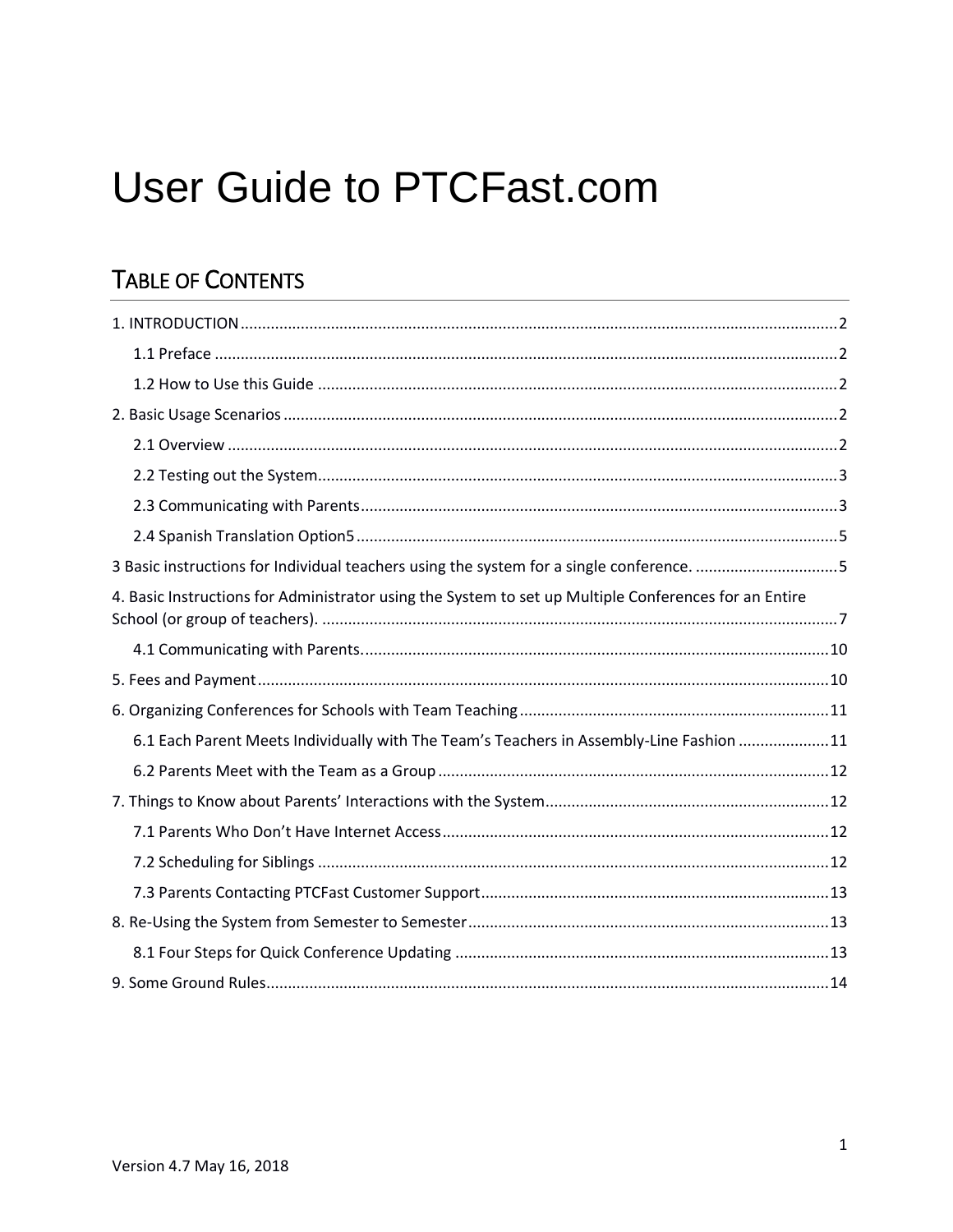# <span id="page-1-0"></span>1. INTRODUCTION

### <span id="page-1-1"></span>**1.1 PREFACE**

PTCFast.com began offering parent-teacher conference scheduling in 2008-2009. Our goal was to make the system so simple that it didn't require a user guide. Tens of thousands of teachers and school administrators have used it without external documentation to schedule millions of appointments, and requests for help have always been remarkably infrequent. So we encourage you to try the system (for free) and see how it works. But of course, you are welcome to refer to this User Guide as well!

As with everything we do at PTCFast.com, we welcome your comments and suggestions on this user's guide (reach us at support@ptcfast.com).

– *PTCFast Support Team*

### <span id="page-1-2"></span>**1.2 HOW TO USE THIS GUIDE**

The remainder of this guide is divided into several sections. Section 2 (BASIC USAGE SCENARIOS) outlines typical scenarios for how people use the system. Sections 3 and 4 provide step by step instructions (Section 3 is for individual teachers, and Section 4 is for school administrators). Section 5 describes our payment system. Section 6 covers Team Teaching. Section 7 describes how parents interact with the system.

If you are a new user looking to get started as quickly as possible, we suggest you read Sections 2, and then read whichever part of the Section 3 or 4 pertains to you. Finally, we hope you will at least skim the remaining sections because this will alert you to options and features that may save you a lot of time.

# <span id="page-1-3"></span>**2. BASIC USAGE SCENARIOS**

### <span id="page-1-4"></span>**2.1 OVERVIEW**

PTCFast.com provides a set of online tools that allow a teacher or a school to set up one or many different parent-teacher conferences.

#### **Conference**

We define a "conference" as the appointment schedule for a single teacher/class. A conference has one or more Time Blocks, which can be on one or more days. Each Time Block has one or more Time Slots, each of which would be an appointment. For example, if Ms. Chu wants to schedule appointments on October 12 from 9-2 and October 14 from 8:45-3, each lasting 15 minutes with no gap between appointments, she would create a Time Block, set the date (Oct 12), start time (9am), duration (15 minutes), gap (0), and end of last appointment (2 pm). She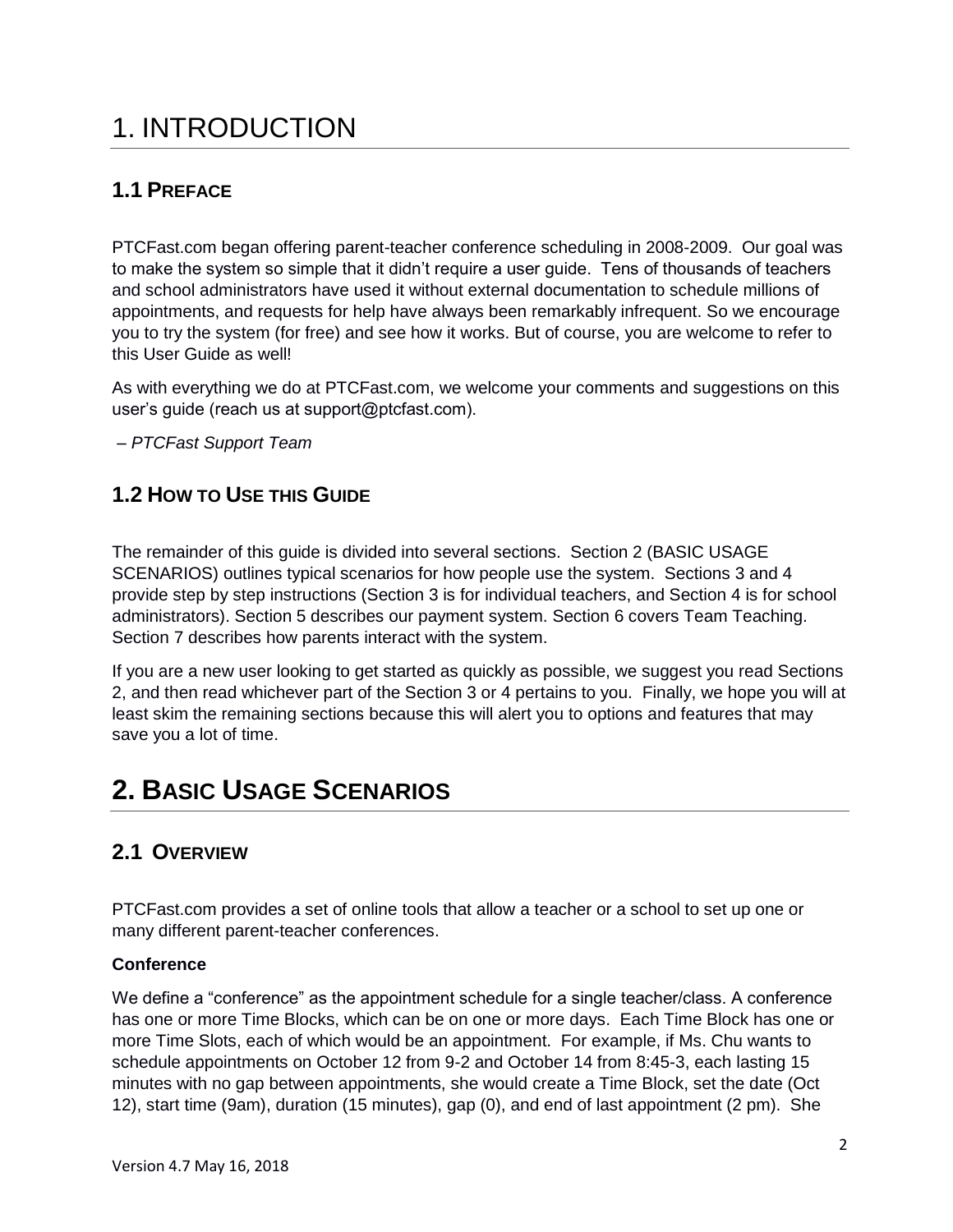would then create a second Time Block with date (Oct 14), time (8:45 am, which would be entered from the "other" option on the dropdown list), duration (15) and gap (0), and end of last appt (3 pm),

An account can have one or more conferences. When your conferences are ready, you "launch" them, at which point it is possible for parents to begin signing up online for appointments.

#### **Single School-Wide Account**

If you are an administrator setting up multiple conferences for an entire school, you would normally create a single school account (total cost: \$50 per semester). Within this account you can set up all of your teachers' conferences (the Manage Conference page is where you go to create new conferences). Users normally save a lot of time by setting up one teacher's conference with the appropriate schedule, and then creating all the other teachers' conferences as "clones" of the first conference. This will speed things up a lot if (as is usually the case) the choices you need to make for the different conferences tend to be similar or identical.

#### **Teacher Access in a School-Wide Account**

If you are the school administrator setting up many conferences on a single account, you may wish to provide each of your teachers with partial acccess to the scheduling process for their own conference. You can do this from the Reports/Deadlines page. E.g., you can allow your teachers to look at the schedule, set up appointments manually for parents who contact them directly, and even change time blocks. The level of control is up to you (you choose with the buttons on Reports/Deadlines page). Note that when you give teachers access, they **do not get their own regular login credentials** like you have--nor do they log in to your account. Instead, they will receive emails that give them links they can click on to access the system. They click on these links to see their own conference(s).

#### **No Central School Account – Each Teacher Has Own Account**

Some schools prefer to have their teachers each set up their own account and conference. This alternative way of organizing conferences is in Section 3.1 below.

#### **Manage Conference Tab**

Each account has a login based on one email address. That is the "Admin" for the account. Most of the management functions of the account are done on the Manage Conference tab. Here you can edit your account information, add or delete conferences, print schedules, generate reports, etc. Once you have created an account we recommend you familiarize yourself with the many functions available on the Manage Conference tab.

#### <span id="page-2-0"></span>**2.2 TESTING OUT THE SYSTEM**

Many people want to test out the system on their own before using it for real conferences. For example, you might want to make test accounts, set up schedules, and go in as a simulated parent and see how it works—to figure out if it is suitable for your needs. If this is what you want to do, you want to get a Free Demo Account. Free Demo Accounts are limited in that you can't make appointments for more than 5 parents with any conference created under a Free Demo Account. To create a Free Demo Account, click on the "Free Demo" checkbox during the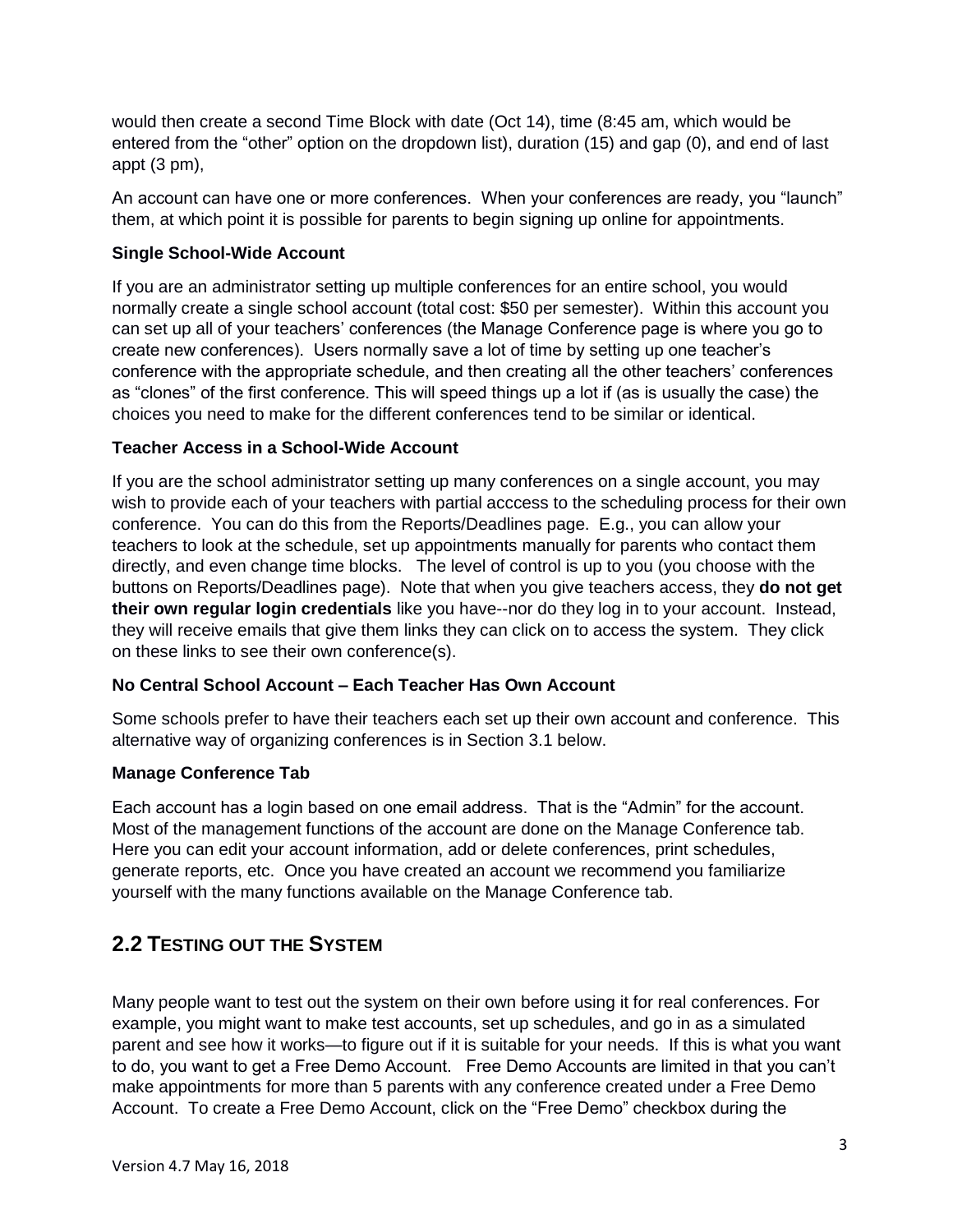account creation process. If you want to turn a Free Demo Account into a real account (e.g., a Free Trial Semester account), you can do that at any time on Manage page. Otherwise, Free Demo Accounts are purged every few weeks. (Note that a Free Trial Semester account is an account with full privileges for a single semester, and is to be used with real conferences and real parents, whereas the Free Demo account is for small-scale testing of the system to see if it's right for you.)

#### <span id="page-3-0"></span>**2.3 COMMUNICATING WITH PARENTS**

Parents register themselves anew each semester. They do not acquire a permanent login and password on the system (because many parents change their email addresses frequently, we find this has many advantages). During the account creation process, you will be asked to you select one of three options for how to communicate with your parents (don't worry - you can change your selection later). Whichever option you choose governs all the conferences on the account. The three choices are as follows:

- o Option 1 (the easiest choice) is to have PTCFast set up a "**School Web Page**." The system creates and hosts this webpage for your parents, and provides you with a single link which parents use to go online and pick their teachers. All parents at the school use the same link, which makes it simple. Many schools put the link on their homepage and simply direct parents to it in that way. Parents can sign up for as many conferences as they want. This option works well so long as parents know the name(s) of their children's teachers. You simply include the teacher's name in the name you give to each conference, and that way the parents can spot the conferences they need.
- o Option 2. Each class/teacher gets a "**Class Code**", which you give to the parents in that class. They go to a link which you provide to them and enter that code, which tells the system what teacher/class they are registering for. In this case, each class gets a different letter, typically sent to parents via backpack mail or distributed at open houses. It's a bit more work for the school, but has the advantage that parents can only register for classes for which you want them to sign up. This may be a good choice if, for some reason, parents are not likely to know their child's teachers' names.
- o Option 3. This is called the "**Parent Code**" option. Here, each parent is pre-assigned his or her own individual code for each conference they will be attending (a different code than what any other parent gets). This option requires you to enter a list of student names for each class, and the system then assigns a unique code for each. If you choose this option, when you got to Notice Settings (or Manage) you can get a file containing a letter for each parent explaining how it will work and giving them their code for this conference, which you deliver to them (typically via backpack or open house). Only about 1% of our schools use this option; it is more trouble but has the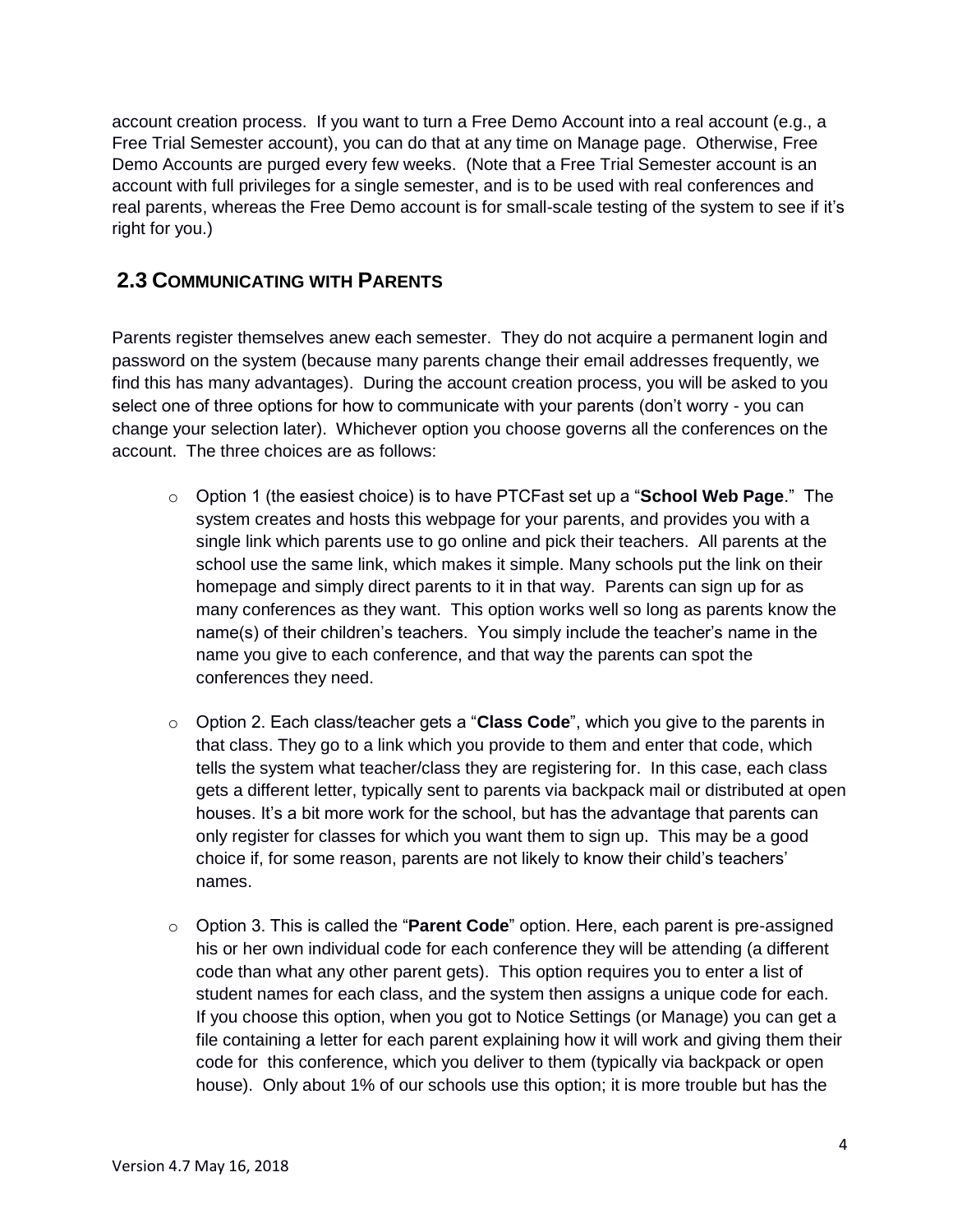advantage that it is probably a little more secure against most forms of "prank signups" (which have generally not been a big problem on the system).

### **2.4 SPANISH TRANSLATION OPTION**

The Spanish Translation Option allows you to make screens and letters available in Spanish for parents who speak Spanish. To choose this option, go to the bottom of Manage page and check the box next to "Turn on Spanish translation option for parent communication".

If you pick this option, pages used by parents will display a US and Spanish flag in the upper right-hand corner of the screen. If a parent clicks on the Spanish flag, the system will switch over to displaying screens in Spanish (in this session and in any subsequent sessions if the parent returns to the site.) The option can be unselected whenever the parent desires.

When the parent chooses the Spanish option, all the fixed (system-provided) text that is contained on any of the pages will be displayed in a Spanish translation constructed in advance by PTCFast.com.

To provide completely translated displays for Spanish-speaking parents, however, you also need to provide a Spanish version of the various "custom" text that you created on the various tabbed pages.

The way you do this is as follows: in the appropriate text box, you add two pound signs "##" and then your Spanish text.

For example, one piece of custom text you provide to the system is the location of the conference. If your English text says "Room 232 in the main building" you might instead now write "Room 232 in the main building##Habitación 232 en el edificio principal"

The user provided text that you can translate is found in the following places: four elements on the Emails page (location of conference, what to do if user does not have internet, final sentence to add to letter, and who letters are from), one item on the Reports/Deadlines page (what the system should tell parents if all the appointments are taken) and two elements on the Manage Conference page (special requests, and intro to the School Web Page if chosen.)

Note that you do not have to provide Spanish translation of all of these elements. If you just put in the English, that will be displayed, and it may suffice to communicate with your Spanish speaking parents. Also if you should happen to decide to turn off the Spanish Translation Option checkbox after adding text separated out by ##s, that won't be a problem; even with that option off, the system will not display anything after the ##.

### <span id="page-4-0"></span>**3. INSTRUCTIONS FOR INDIVIDUAL TEACHER ACCOUNTS**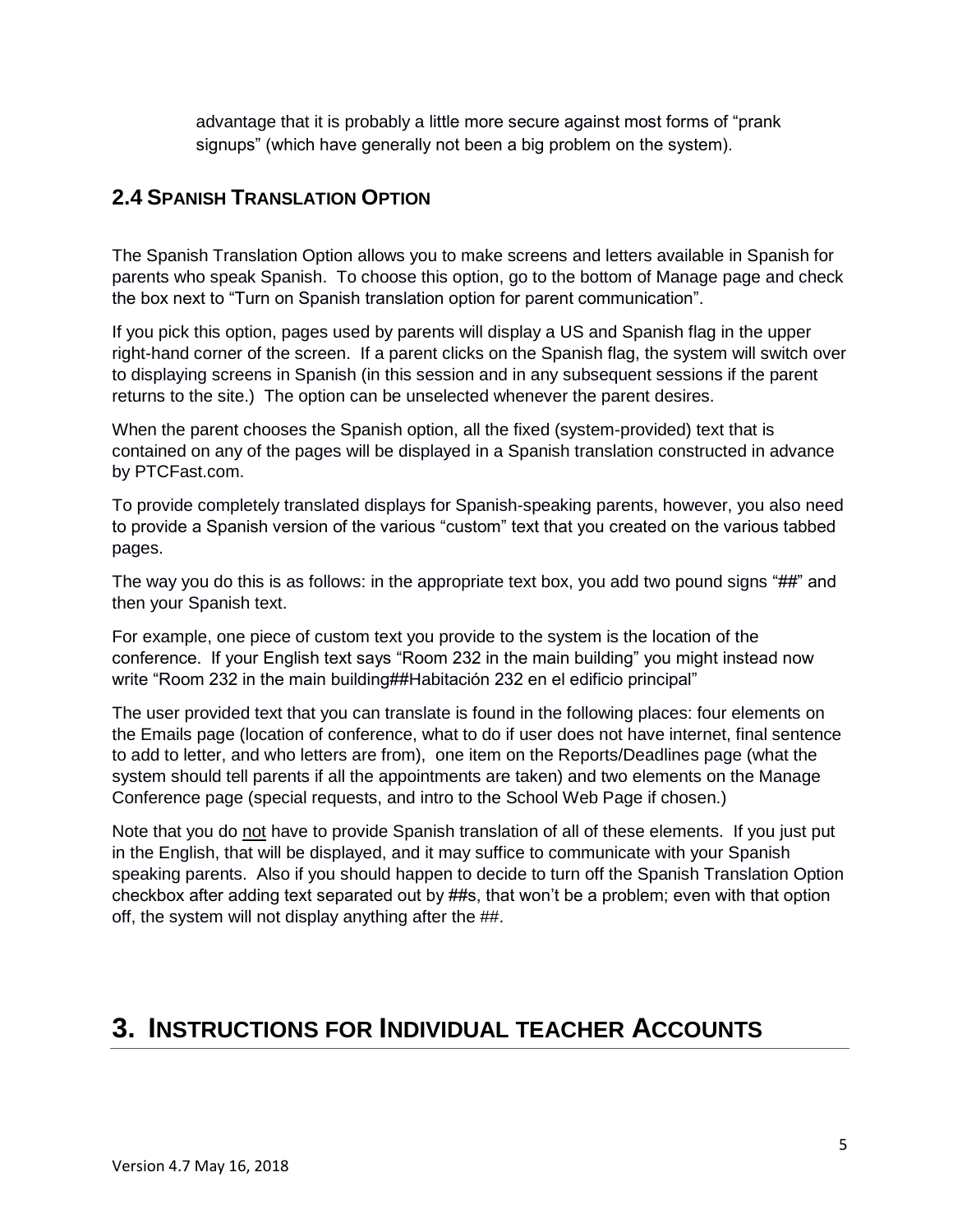Signing up as an individual teacher with one conference is exceptionally easy. From the home page, click on Teacher/School Login and look for "To Create a New Account, Click Here". System will offer button to Create Free PTCFast Account". Click on this. Sign up under First Time Users, providing email, password, school name and location, and click Login to Create Conference.

Assuming no one from your school has used the system before, choose "Create a One-Time Free Trial Semester". (Free Demo Account is for small-scale testing of the system with no real parents involved; Free Trial Semester is to try out the system "for real" for one semester.) Choose which semester you will be using your Free Trial Semester in.

The system will now ask you for your email and a password. This is your account access information. It will also ask for your school name and location and to indicate if you will want your parents to be able to access Spanish text (more details on Spanish in Section 3.1 below).

The next step will be for the system to ask you how you wish to communicate with your parents. The three basic options were discussed above—see Section 2.3. As an individual teacher you probably want to select Conference Code option (the School Web Page is a bit more elaborate than what you need for one conference).

Finally it asks you for the name of your conference. Probably you will want to include your own name in the conference name, e.g., "Parent/Teacher Conference with Ms. Jones". Also indicate the grade level.

When you are ready, click on **Enter my choice and create Time Blocks** button.

At this point you are ready to create some "time blocks". A time block is a set of consecutive appointments. For example, one time block might run from 9 AM to noon, and might consist of 3 15-minute appointments per hour with 5 minute breaks between appointments. If you want to have a big break (e.g., for lunch), it is best to create one time block before lunch and a second time block after lunch. (Some users set up one big time block running the whole day, and then make a fake appointment for "LUNCH". This will probably work OK, but it has some disadvantages, so we do not recommend that.)

To create a time block, first select the date. You can create a time block as much as two years in advance (the system checks that you have a Free Trial Semester for that semester, or that you have paid for that semester—See Section 6 below.). Then pick the start time for the whole block, the length of each appointment and the gap between the end of one appointment and the start of the next. So for example, if you want 3 15-minute appointments per hour with 5 minute breaks, set Length of Meeting = 15 minutes and Gap = 5 minutes.

Some users want to set up appointments that start at "funny times" like 2:07. Can you do that? Yes! In the Start Time menu, click "Other". The system will provide a blank in which you can enter e.g., "2:07 PM". Be sure to type it in just like that (i.e., don't forget the AM or PM!).

Before submitting your first time block, you also need to select the end of the last appointment in the time block. The dropdown menu will calculate the potential end times based on your choice for duration and start time—pick the end time that works for you.

When you have made all these selections, click on Submit Selected Times and Display Schedule. The system will now display all the time blocks you have selected—along with options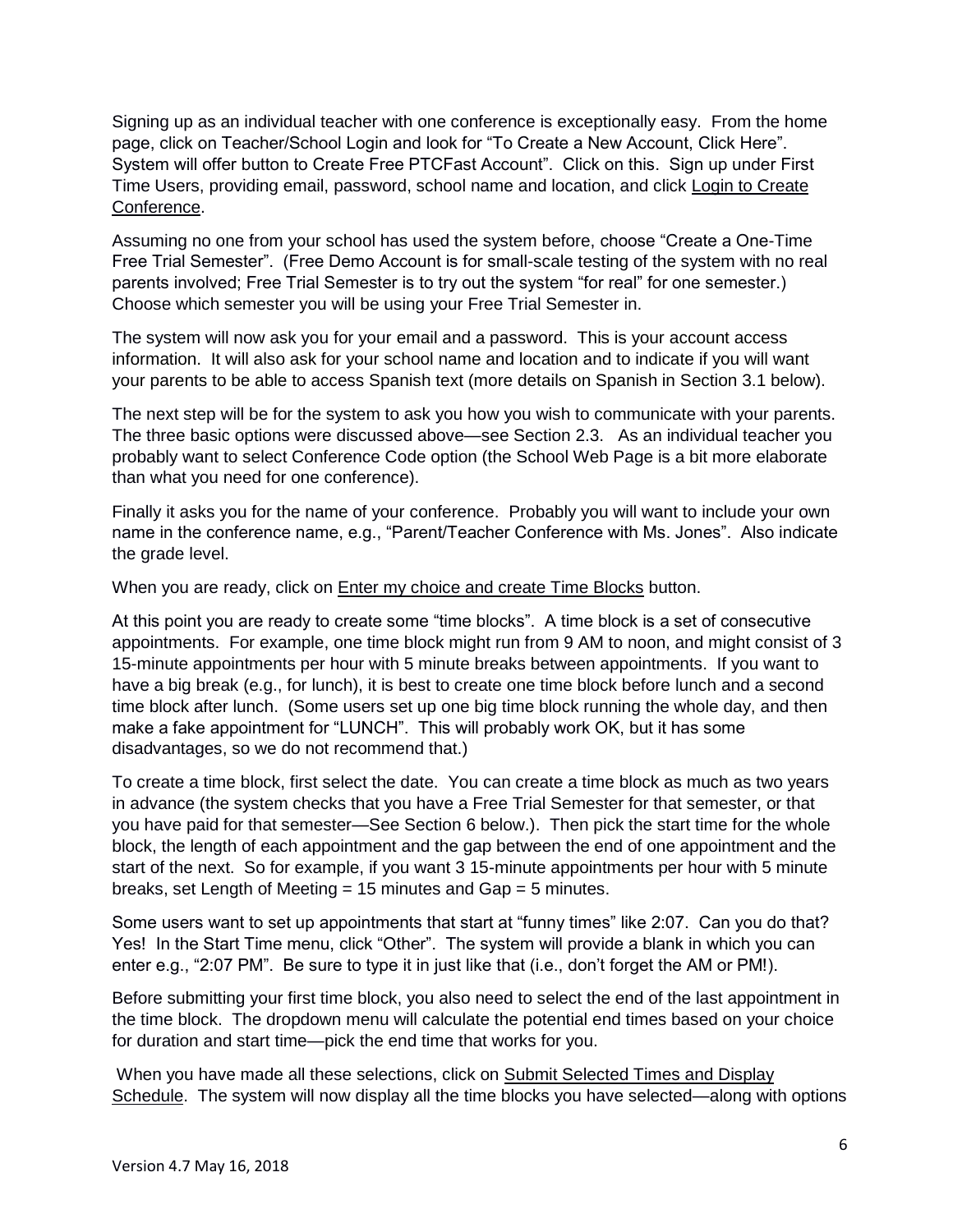to Add New Block, Edit Block, Delete Block. In the Time Blocks display, you'll also notice a place where the name of the parent can be displayed. Since you just created the Time Block, and have not launched the conference yet, all the appointment times will appear as "unfilled". Continue to make as many time block as you need for your conference. When you are all done with that, click on Done with Times.

If you are using a regular account (as distinct from a Free Demo or Free Trial Semester), the system will ask you to pay \$4.00 for the conference, specifying what semester it will take place in. It doesn't matter if that semester has begun or not. Once you have purchased and redeemed a ticket for a given semester, you are free to create Time Blocks which take place in that semester. (Time Blocks is the "gate" where the system checks payment status.)

In addition to Done with Times, you'll notice several other actions available to you here on Time Blocks. You can view the schedule as parents will see it, and you can also send appointment reminders to all parents, and print a schedule. For now, don't worry about these options, but once your conferences are launched, these may come in handy.

When you indicate you are done with time blocks, the system checks to be sure that you either have a Free Trial Semester or Free Demo status for that semester, or that you have paid for usage for that semester, or that you have paid for the individual conference you are working in for that semester. If you have not, it will offer to send you to the Billing page where you can get paid up. After paying, you can always go back to the Billing page (available via Manage) and obtain a printable invoice or a PDF invoice.

After Time Blocks, the next screen you see is Notice Settings. Here you are reminded of what choice you made about how your parents will sign up. This screen also allows you to print letters to send parents telling them how to use the system. For users setting up multiple conferences, however, you may wish to create all your conferences first and then come back here (or go to Manage) to obtain these letters to parents.

The next screen is called Emails. Here you provide some basic information that will be incorporated in emails that are sent to parents when they sign up, and contained within the reminder emails they will receive before their appointments. We think you'll find the questions pretty self-explanatory.

The Reports and Deadlines page allows you to specify how often you want the system to communicate with you. We recommend letting it provide frequent updates, and the default selections provide for that. This page also allows administrators to enter the email of a teacher (or other colleague) associated with a particular conference, designating them to receive updates about the conference. Please read the options in the Designate Colleagues section carefully so you understand the choices you are making. But for individual teachers, this section will probably not affect you.

If you have made the required selections on all the previous pages, you are now able to view our Terms of Service and launch your conference. On the Launch page, you will be told about anything that needs to be finalized prior to launch.

Once you have launched your conference, parents can begin to sign up, following whatever choice you made about the method of communication with parents (discussed above in 2.3). You can always change your mind on the Manage Conference page. You are welcome to come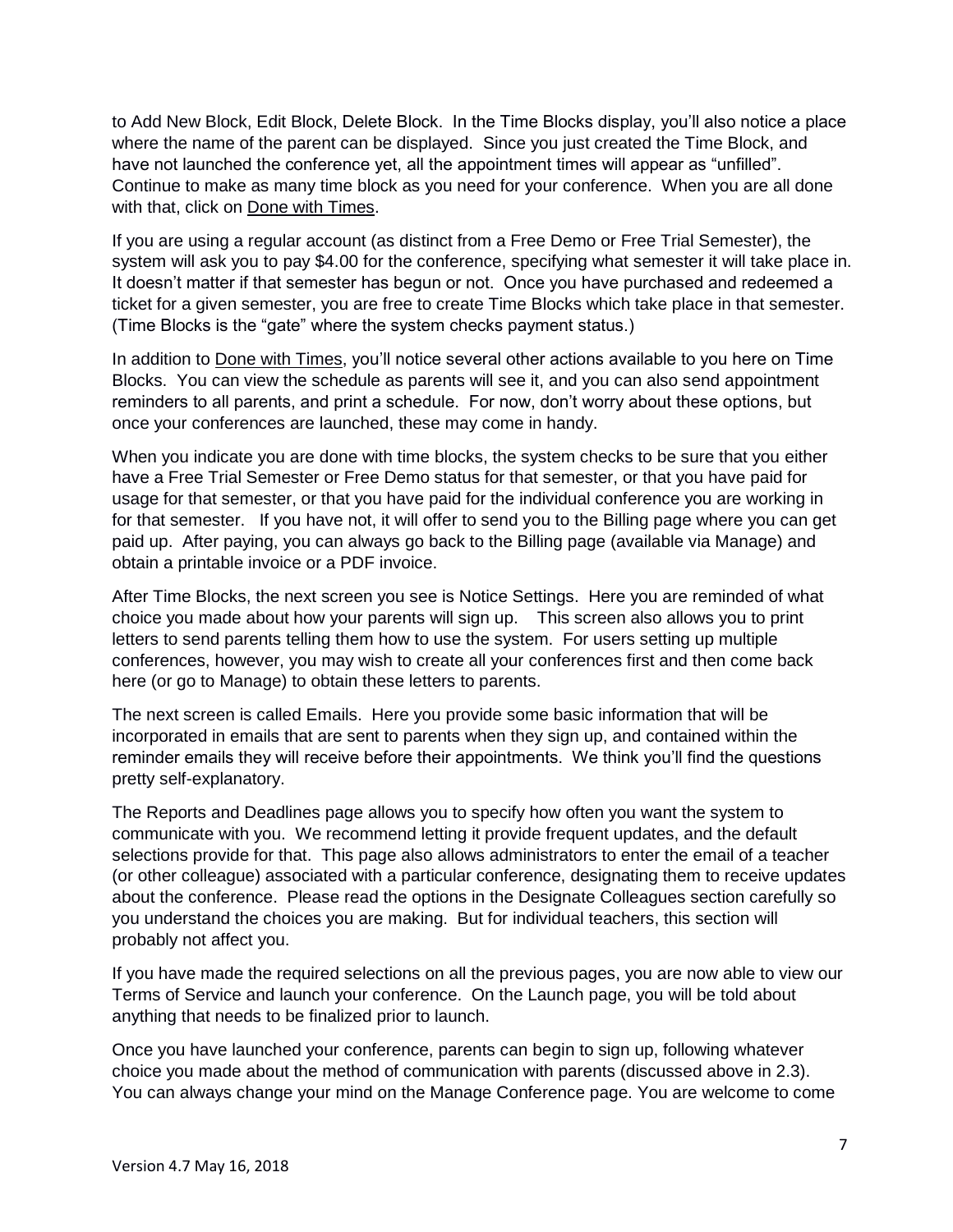back and log in any time you want, either before or after you launch. The system will generally start you off in the Manage Conference page. Visit TimeBlocks to see the appointment times (and after launch, this will also display the names of parents who have signed up, if any.)

# <span id="page-7-0"></span>**4. INSTRUCTIONS FOR SCHOOL ACCOUNT WITH MULTIPLE CONFERENCES**

If you are setting up multiple conferences for a school, the "normal" approach is to create one account for the school, with separate conferences created under this account. (You create new conferences on the Manage Conference Screen, and that is also where you pick which conference you want to work on at any given time.) Note, however, that some schools let each of their teachers create their own account. The remainder of this section is for the school administrator (account holder) in a school that is using the "typical" and simplest approach: a single school account with multiple conferences set up under that account.

To set up your school account, from the home page, click on Teacher/School Login and look for "To Create a New Account, Click Here".

Assuming no one from your school has used the system before, choose "Create a One-Time Free Trial Semester". (Free Demo Account is for small-scale testing of the system with no real parents involved; Free Trial Semester is to try out the system "for real" for one semester.) Choose which semester you will be using your Free Trial Semester in.

The system will now ask you for your email and a password. This is your account access information. It will also ask for your school name and location and to indicate if you will want your parents to be able to access Spanish text (more details on Spanish in Section 4.1 below).

The next step will be for the system to ask you how you wish to communicate with your parents. The three basic options were discussed above—see Section 2.3. The simplest approach we generally recommend is School Web Page Option, unless you have a strong reason to make one of the other choices.

Finally system will ask you for the name of your conference. Probably you will want to include the teacher's name in the conference name, e.g., "Parent/Teacher Conference with Ms. Jones" (especially if you are using School Web Page option, which requires parents to pick out which conferences are appropriate for them). Also indicate the grade level.

When you are ready, click on **Enter my choice and create Time Blocks** button.

At this point you are ready to create some "time blocks". A time block is a set of consecutive appointments. For example, one time block might run from 9 AM to noon, and might consist of 3 15-minute appointments per hour with 5 minute breaks between appointments. If you want to have some breaks (e.g., for lunch), it is best to create one time block before lunch and a second time block after lunch. (Some users set up one big time block running the whole day, and then make a fake appointment for "LUNCH". This will probably work OK, but it has some disadvantages, so we recommend not doing it that way.)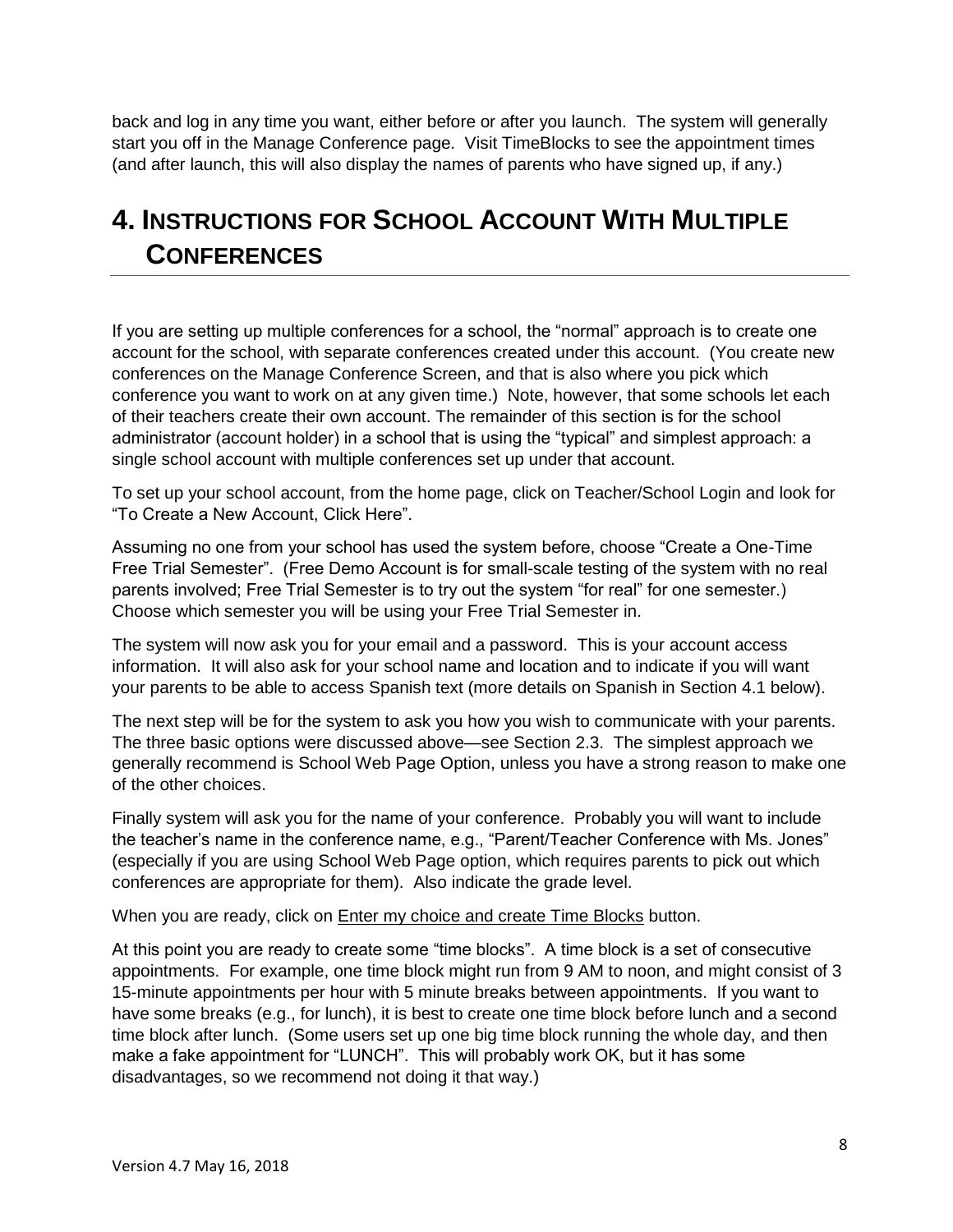To create a time block, first select the date. You can create a time block as much as two years in advance. Then pick the start time for the whole block, the length of each appointment and the gap between the end of one appointment and the start of the next. So for example, if you want 3 15-minute appointments per hour with 5 minute breaks, set Length of Meeting = 15 minutes and  $G$ ap = 5 minutes.

Some users want to set up appointments that start at "funny times" like 2:07. Yes, you can do that! In the Start Time menu, click on "Other". The system will provide a blank in which you can enter e.g., 2:07 PM (don't forget the AM or PM!).

Before submitting your first time block, you also need to select the end of the last appointment in the time block. The dropdown menu will calculate the potential end times—pick the one that works for you.

When you have made all these selections, click on Submit Selected Times and Display Schedule. The system will now display all the time blocks you have selected—along with options to Add New Block, Edit Block, Delete Block. In the Time Blocks display, you'll also notice a place where the name of the parent can be displayed. Since you just created the Time Block, and have not launched the conference yet, all the appointment times will appear as "unfilled".

Continue to make as many time block as you need for your conference. When you are all done with that, click on Done with Times.

When you indicate you are done with time blocks, the system checks to be sure that you either have a Free Trial Semester status for that semester, or that you have paid for semester usage for that semester. If you have not, it will offer to route you to the Billing page where you can do so. After paying, you can always go back to the Billing page (available via Manage) and obtain a printable invoice or a PDF invoice.

After Time Blocks, the next screen you see is Notice Settings. Here you are reminded of what choice you made about how your parents will sign up. This screen also allows you to print letters to send parents telling them how to use the system. For users setting up multiple conferences, however, you may wish to create all your conferences first and then come back here (or go to Manage) to obtain these letters to parents.

In addition to Done with Times, you'll notice several other actions available to you here on Time Blocks. You can view the schedule as parents will see it, and you can also send appointment reminders to all parents, and print a schedule. For now, don't worry about these options, but once your conferences are launched, these may come in handy.

After Time Blocks, the next screen you see is Notice Settings. Here you make a fundamental choice about how your parents will sign up. We recommend the first option, called "Simple No-Code Option". Here, you provide parents with general access to the webpage where they sign up for appointments. The second option, called "Parent Code Option" is a more complex process, where you send each parent a specific code allowing them to sign up. If you are very worried about prank sign-ups, you may wish to choose this option. However, there are several disadvantages to making this selection, and we do not generally recommend it.

The next screen is called Emails. Here you provide some basic information that will be incorporated in emails that are displayed to parents when they sign up, and contained within the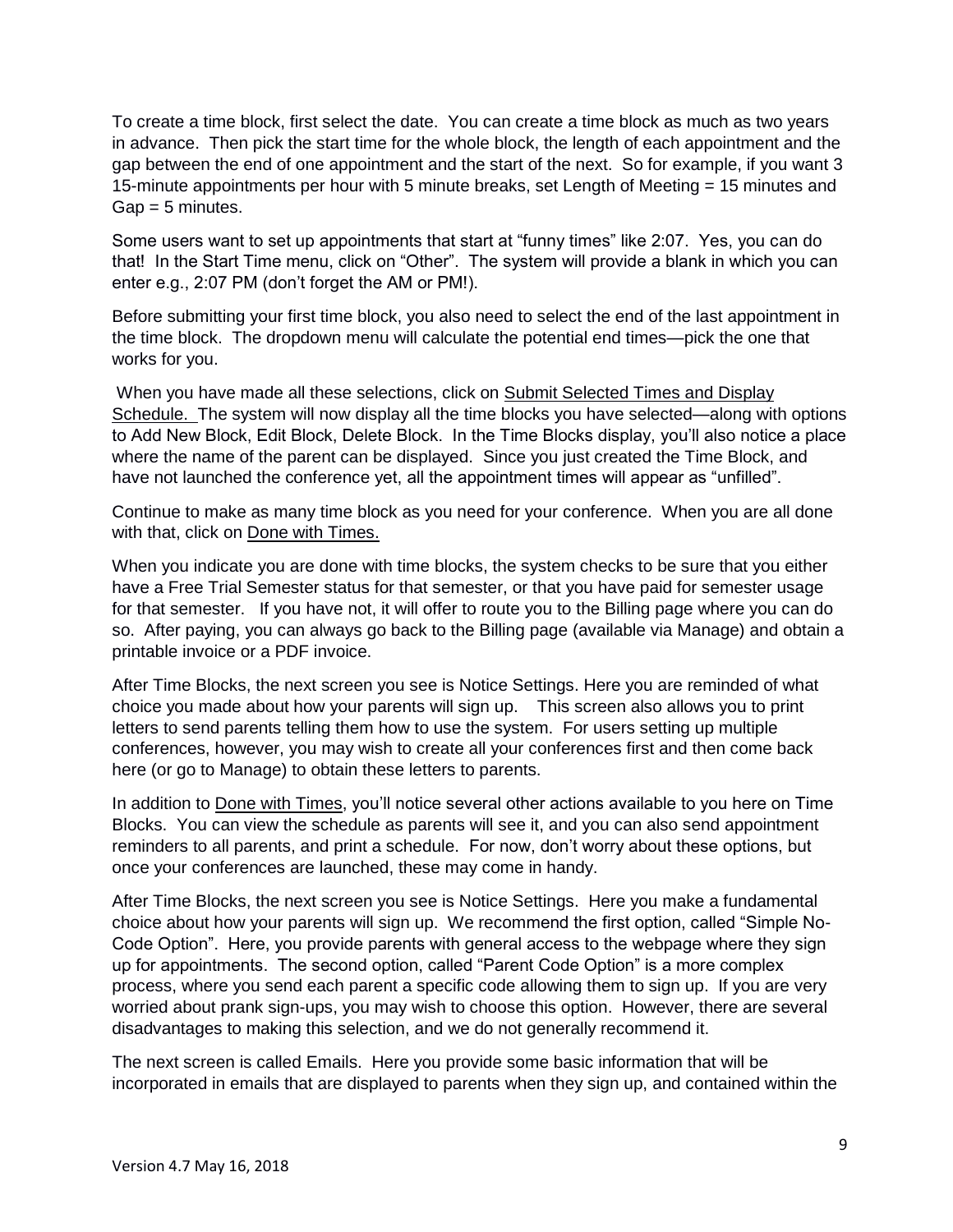reminder emails they will receive before their appointments. We think you'll find the questions pretty self-explanatory.

The Reports and Deadlines page allows you to specify how often you want the system to communicate with you. We recommend asking for frequent updates, and the default selections there do that. This page also allows administrators to provide the email of a teacher (or other colleague) associated with each particular conference, designating them to receive updates about the conference. Please read the options in the Designate Colleagues section very carefully. If you are an individual teacher, this section will probably not affect you.

If you have made the required selections on all the previous pages, you are now able to view our Terms of Service and launch your conference. On the Launch page, you will be told about anything that needs to be finalized prior to launch.

If you are setting up a whole set of conferences, you may wish to set all of them up before you launch any of them. That's fine—the Manage Conference page has a "mass launch" feature that will let you launch a whole group at once, when you are ready. So when you're done with one conference, go to Manage Conference page and click on Set Up New Conference. The system will allow you to use an earlier-created conference as a model.

Once you have launched your conferences, parents can begin to sign up. You need to tell them how to do this (PTCFast does not yet have your parents' email addresses so it cannot contact them directly.)

After creating one conference, you can create additional conferences as "clones" of the original one. This is convenient when you have many teachers with the same basic schedules, as most schools do. To add each new conference, you simply go to Manage Conference page, and select "Create a new conference". The system will ask you if you want to make it a "clone".

You are welcome to come back and log in any time you want, either before or after you launch. The system will always start you off in the Manage Conference page, so you can pick what conference you want to look at (using the radio buttons there). Visit TimeBlocks to see the appointment times (after launch, this will show you the names of parents who have signed up, if any.)

### <span id="page-9-0"></span>**5. FEES AND PAYMENT**

The system is ad-free. The site covers its costs with modest user fees. The standard fee is \$50.00 per school per semester for unlimited teachers and appointments, or \$4 per teacher per semester, whichever is less. You also have the option for each teacher to create their own account (no central school account) in which case the fee is \$70.00 per school per semester for unlimited teachers and appointments, or \$4 per teacher per semester, whichever is less.

We define the semesters as Fall (July 1 - December 31) and Spring (January 1 to June 30). We call the \$50 option a "Paid Semester" and the \$70 option a Group Billing Ticket. For the \$4 option the teacher or school buys "Tickets" good for one class of conferences. If the school buys the tickets, it can distribute them (actually their ticket numbers) to the teachers who enter them in their accounts.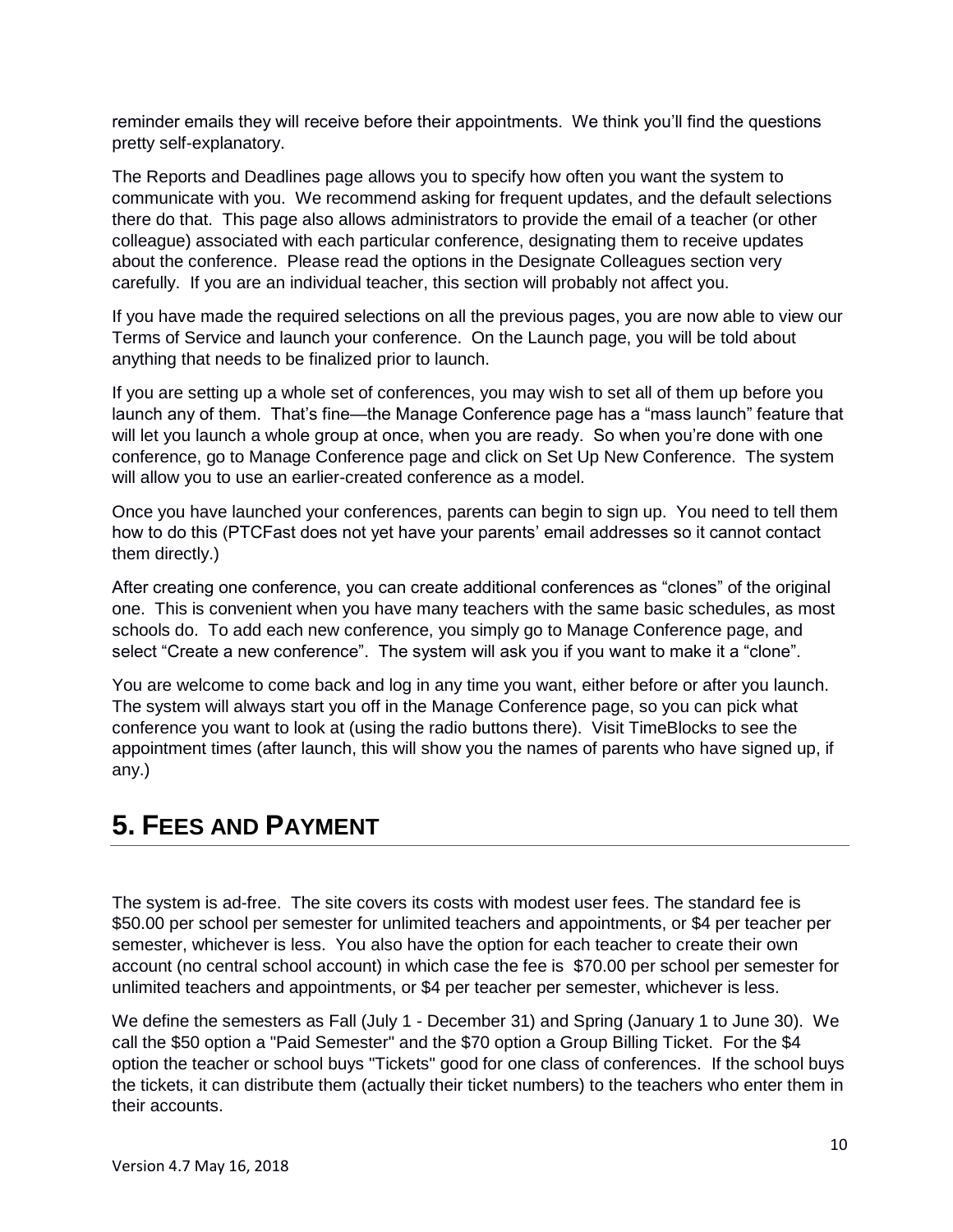Most school pay with a credit card from the Billing page, which is off the Manage Conference tab. The account is ready to use immediately upon payment. If the school district is paying for multiple schools, of if payment is to be made by check, an Order can be created at [www.ptcfast.com/orders.php.](http://www.ptcfast.com/orders.php) Here users can get a) our vendor information and W9, b) enter their billing information, c) download an Invoice, d) pay for Semesters or Group Billing Tickets for one or multiple schools, and e) pay with a credit card or place the order and mail a check.

You do not need to be "paid up" to access your account and your data. You can always access those things. It is only when you create a time block in a given semester that the system checks to make sure you have paid for that semester.

Thus, for schools that only have Fall conferences, you can pay \$50 per year and have continuous access to your conference account and data.

For new users, we offer one Free Trial Semester for any school that wants to try out running their conferences using the system for one semester and see how it works for them. After doing that, a user can convert to a regular account. (Note that Free Trial Semester is a fully functioning run with real conferences and real parents for one semester; it should not be confused with the Free Demo Account which lets you run your own small-scale tests of the system, e.g., signing up fake parents, getting parent reminder letters, etc.)

More details about our payment policies and options can be found at https://ptcfast.com/pricing.html.

# <span id="page-10-0"></span>**6. ORGANIZING CONFERENCES FOR SCHOOLS WITH TEAM TEACHING**

Schools that use team teaching can pose a challenge in scheduling parent-teacher conferences. There are a number of different team teaching models, and each of them is best handled with a somewhat different arrangement. The simplest model is where parents meet with an entire teaching team as a whole. Naturally, for this, you don't need to do anything special except give the conference the name of the team (rather than just one of the teachers). If you pick the School Web Page option (described above), it is especially important to use conference names that will make sense to parents, since the parents will need to pick the appropriate conference(s) from the list of all the conferences being run at your school.

### <span id="page-10-1"></span>**6.1 EACH PARENT MEETS INDIVIDUALLY WITH THE TEAM'S TEACHERS IN ASSEMBLY-LINE FASHION**

Suppose a team consists of Teachers A, B, and C, and you want each parent to meet first with A, then B, then C, each for 10 minutes. How would you do this? You could set up your first conference for the Team with a timeblock consisting of 30 minute appointments starting on the hour (e.g., 9 AM, 9:30 AM, 10 AM, and so forth). Then click "Add new Timeblock" but select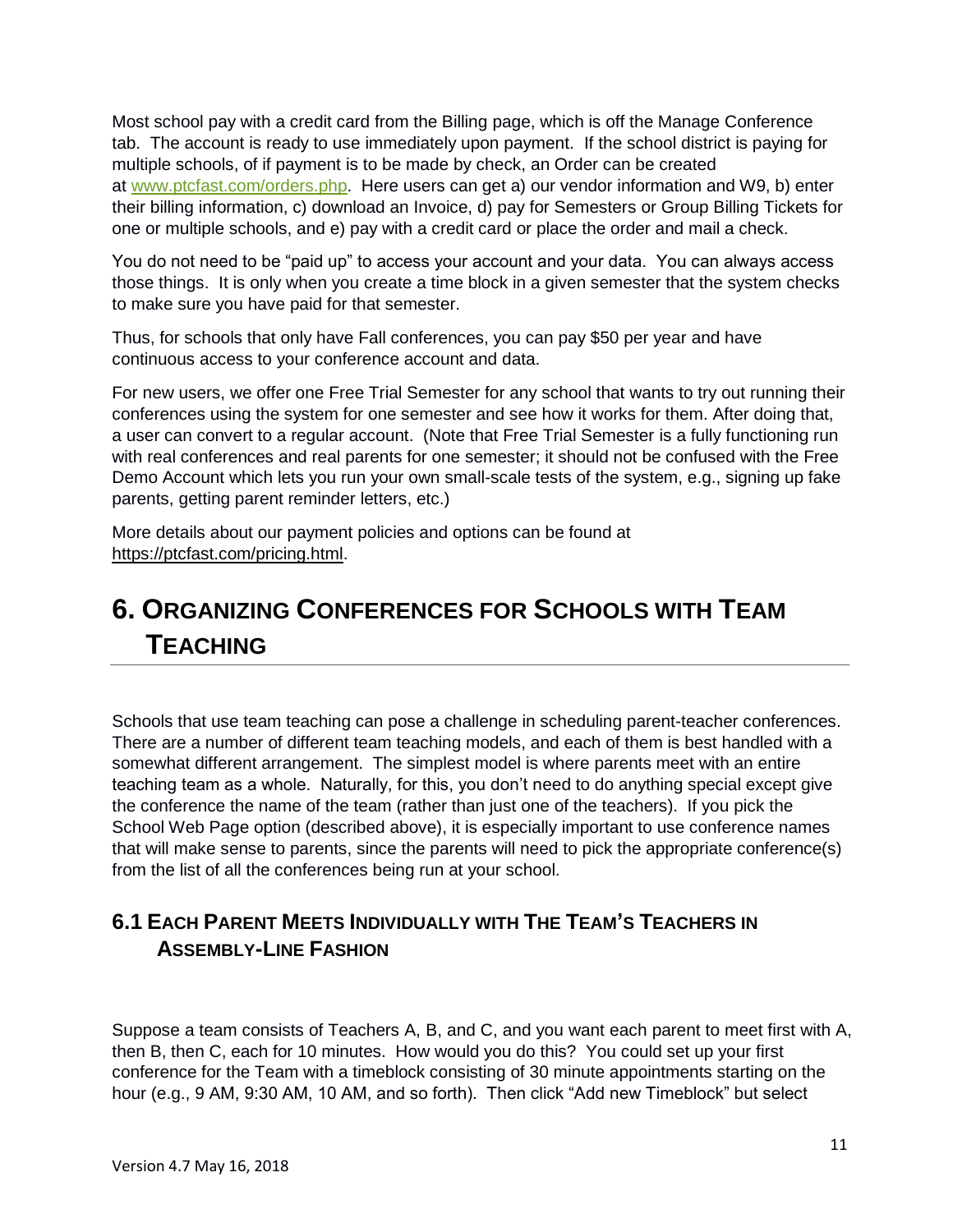times that are offset by ten minutes from the hour (i.e., appointments at 9:10 AM, 9:40 AM, 10:10 AM, and so forth). When you do this, the software will warn you that you are setting up timeblocks that overlap. That's no problem for you, and you can even tell it to not remind you again. Finally, create the third timeblock, with appointments at 9:20 AM, 9:50 AM, etc. So now the team has 30-minute timeblocks starting every 10 minutes.

So now if a parent picks the timeblock starting at, e.g., 9:10 AM, they meet first with Teacher A for 10 minutes, who then sends them on to Teacher B for 10 minutes, and finally they move on to Teacher C for 10 minutes.

### <span id="page-11-0"></span>**6.2 PARENTS MEET WITH THE TEAM AS A GROUP**

Suppose you want to provide for multiple parents to meet with a group of teachers (or with an individual teacher) at the same time—what then? This is easy to set up. Suppose you have four teachers in the team, and you want four parents in each 30-minute meeting. In each single conference you simply create four separate timeblocks with exactly the same start times, durations, and end times. For example, each of the four timeblocks might start at 9 AM and end at 12:00 PM, with a new meeting every 30 minutes. As you set up each time block (after the first one), the software will warn you that you are setting up overlapping time blocks. Just tell it that that is OK, and it won't bother you any further.

# <span id="page-11-1"></span>**7. THINGS TO KNOW ABOUT PARENTS' INTERACTIONS WITH THE SYSTEM**

### <span id="page-11-2"></span>**7.1 PARENTS WHO DON'T HAVE INTERNET ACCESS**

Most schools find that even if a lot of parents lack internet access, using PTCFast.com still saves an lot of time because it is easy for teachers or administrators to log into the system and create appointments manually. The Parent Letters contain instructions (text specified by you from the Emails screen) for the parents about whom to call to schedule an appointment manually. At some schools, this is done by an administrative staffer; at others, parents call the teacher to schedule. For administrators who are logged into the system, click on Time Blocks to see the list of slots; to sign up parents manually, just click on unfilled. When you do that, you can put in parent emails (when they have them) and trigger email confirmations. If the teachers will be doing the manual scheduling, you need to check boxes 1 or 2 on the "Designate Colleagues…" section of Reports/Deadlines Screen.

### <span id="page-11-3"></span>**7.2 SCHEDULING FOR SIBLINGS**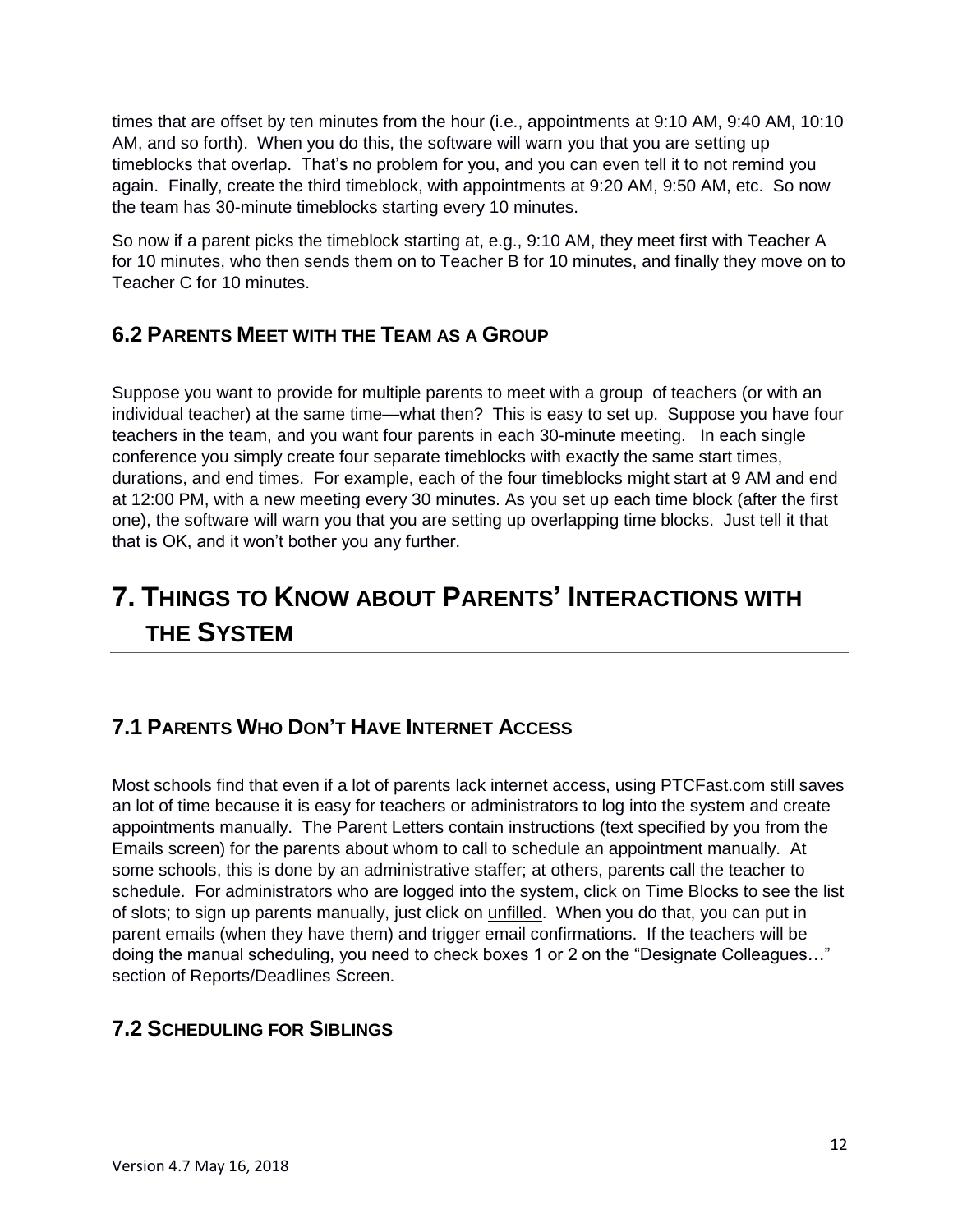Some parents have more than one child to schedule, either in different classrooms or (less commonly) in the same class. With PTCFast, parents can register just once and sign up for multiple appointments for multiple children.

If you set up your account in the most common way (all teachers/conferences set up on one account, with School Web Page selected for the parent communications option—see Notifications page), this is very easy. When the parent visits the School Web Page, they pick all the conferences they want to set up appointments for, specifying the first child's name. Once the parent has registered and clicked on a link in the confirmation email they receive, they will see a large display showing the available times for all the conferences they have picked. After they finish that selection process, they are offered the chance to select times for another child, and so forth.

If you don't pick the School Web Page option, but instead pick the Class Code option, you will instead need to provide parents with letters containing a class code for each of their conferences. In this case the parent only needs to register once, and they can pick all their appointments by providing the class codes for subsequent appointments after the first one.

### <span id="page-12-0"></span>**7.3 PARENTS CONTACTING PTCFAST CUSTOMER SUPPORT**

From time to time, parents click on and send us an email saying "please cancel my appointment" or "I want an appointment for 4:30 PM on October 15." When we get such emails we advise the parent that while we provided the software the school is using to organize their conferences, actual scheduling is up to schools--so they need to contact the school directly.

# <span id="page-12-1"></span>**8. RE-USING THE SYSTEM FROM SEMESTER TO SEMESTER**

One of the great conveniences of the PTCFast.com is that once you have set up one set of conferences on the system, setting up the next set of conferences the following semester can be even easier. Basically, you can re-use your old conferences (avoiding the trouble of re-entering information like the teacher's name, the report/deadlines selections, and so forth.) When you log back into the system after not using it for more than a few weeks, it will offer you the chance to purge parent appointments from any old conferences you may have. In order to facilitate easy set-up of your next round of conferences, we recommend selecting this. Once you have done that, you just need to follow three easy steps to set up the next round of conferences.

### <span id="page-12-2"></span>**8.1 FOUR STEPS FOR QUICK CONFERENCE UPDATING**

- Select any one of your old conferences to serve as a schedule template (you do this on Manage).
- Go to the Time Blocks screen for this conference. If there are old appointments, you'll need to use "Delete All Appointments" to wipe them out. Then adjust the dates/times to create the schedule you want for the new semester.
- Next, go to the Manage Conferences page and click on the "" link. As per the instructions there, click on "Copy Schedule from one conference to others" link. The system will then